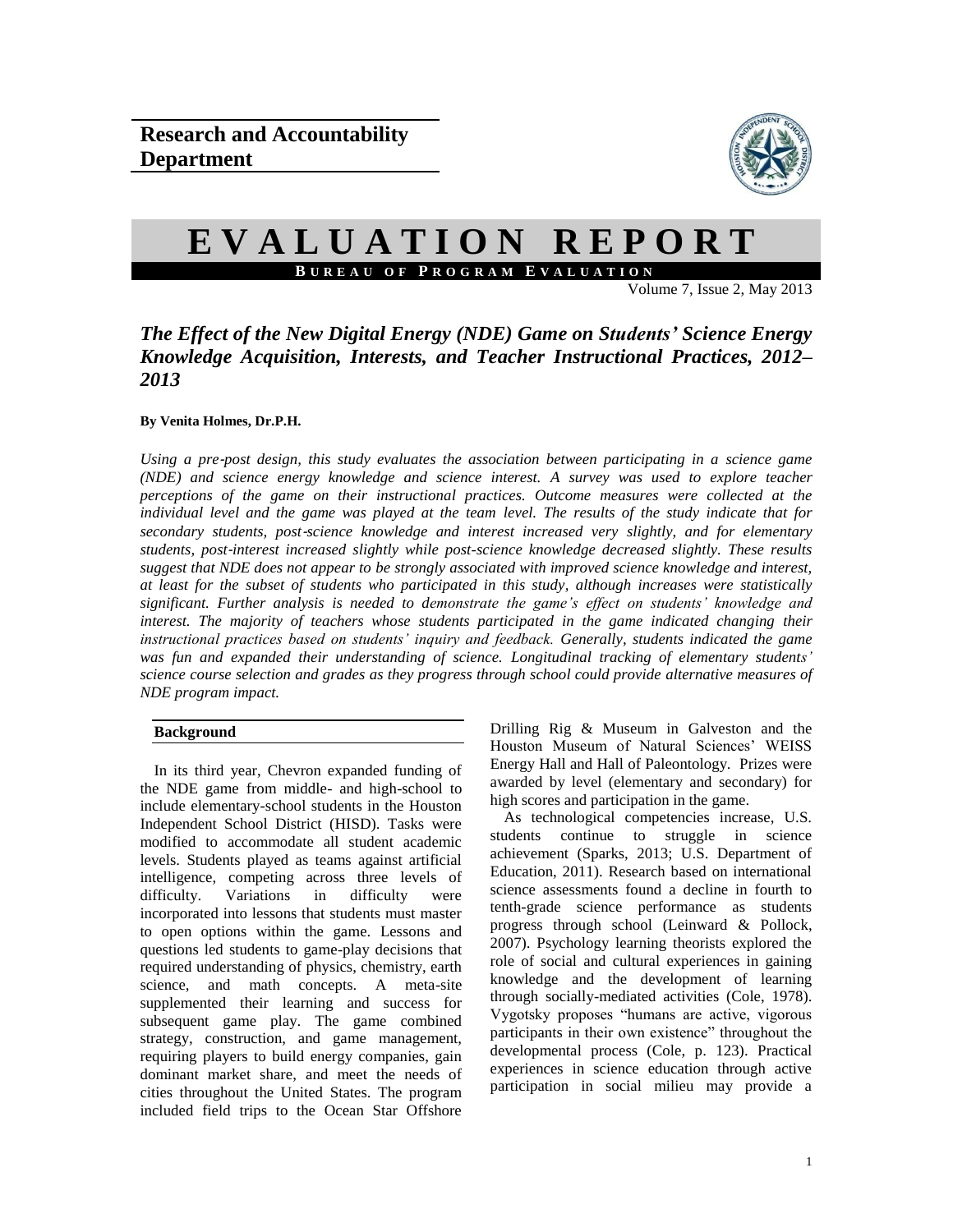favorable environment for learning (Driver, Newton, & Osborne, 2000).

The National Science Foundation (n.d.) emphasizes the importance of designing and testing innovative approaches to learning by applying technology to meet the needs of all learners. Research postulated that computer games enhance the educational experience of students, partly due to the multifaceted process required to learn science (National Research Council, 2011). Jones (1996) noted that the interaction between the use of technology and student learning may be influenced by various factors, including students' interest in science. Bulunuz and Jarret (2009) identified the relationship between interest and effort, concluding that the more effort, the more interest, and interested individuals are more engaged and engrossed by activities because of their value. Ogunkola (2011) supported relationships between attitudes, interests, study habits, and the use of technology among a sample of 300 high-school students in Barbados. The importance of stimulating students' interest has also been documented among middle-school students, noting that students who are disengaged from school are more likely to have poor attendance and more likely to drop out (Balfanz, R., Herzog, L. & Mac Iver, D, 2006).

Mundie (2008) maintains that "technology has the potential to help reinvent the education process, and excite and inspire young learners to embrace science, math and technology" (p.1). In efforts to add to the body of knowledge, Plass (2011) cites Resnik in noting, "the best educational activities connect not only to important concepts but also to students' interests and passions" (p.1).

Computer games are inherently interactive and have, increasingly, become a new and innovative approach to teaching and learning science as they capture the attention of youth. In addition, computer games allow students to be transported into another reality and engage in activities that simulate the real world while exploring natural phenomena that cannot be directly observed (Games Research, 2011; Mundie, 2011).

Previous research conducted on an NDE secondary-level student sample found higher overall mean ratings on a survey that measured students' interest and attitudes in science following participation (Holmes, 2012). Nevertheless, there continues to be a gap in the research concerning the use of games, which features contribute to student learning, and whether social factors influence student outcomes. This study will build on the body of knowledge by considering background characteristics of students who participated in the

game and assessing whether outcomes and perceptions persist in both elementary and secondary student populations.

#### **Methodology**

All HISD elementary and secondary science teachers were invited to recruit students to participate in the NDE game during fall 2012. Teachers were required to register and sign a letter of commitment. As shown in **Figure 1**, the number of students who registered and the number of students who played the game in 2012–2013 more than doubled from the first year of implementation in 2010–2011 possibly due to the program's expansion from secondary to include elementary schools. Sixteen secondary schools and 26 teachers were represented in the 2011–2012 data considering 85 secondary schools were invited to participate. Comparatively, 22 schools and 29 teachers were represented in the 2012–2013 data. This included 10 elementary and 12 secondary schools.

#### **Measures and Variables**

Students were administered a web-based, 17 item multiple-choice science energy assessment using a pre- and post-test design. HISD science curriculum staff and the Tietronix's Inc. game developers compiled the science assessment questions to align to the Texas Essential Knowledge and Skills (TEKS) standards and content covered in the game. The instrument had been used in previous research conducted in 2011– 2012 with a comparable secondary student sample (Holmes, 2012). Based on the 2012–2013 data, the Cronbach alpha coefficient was .71, indicating



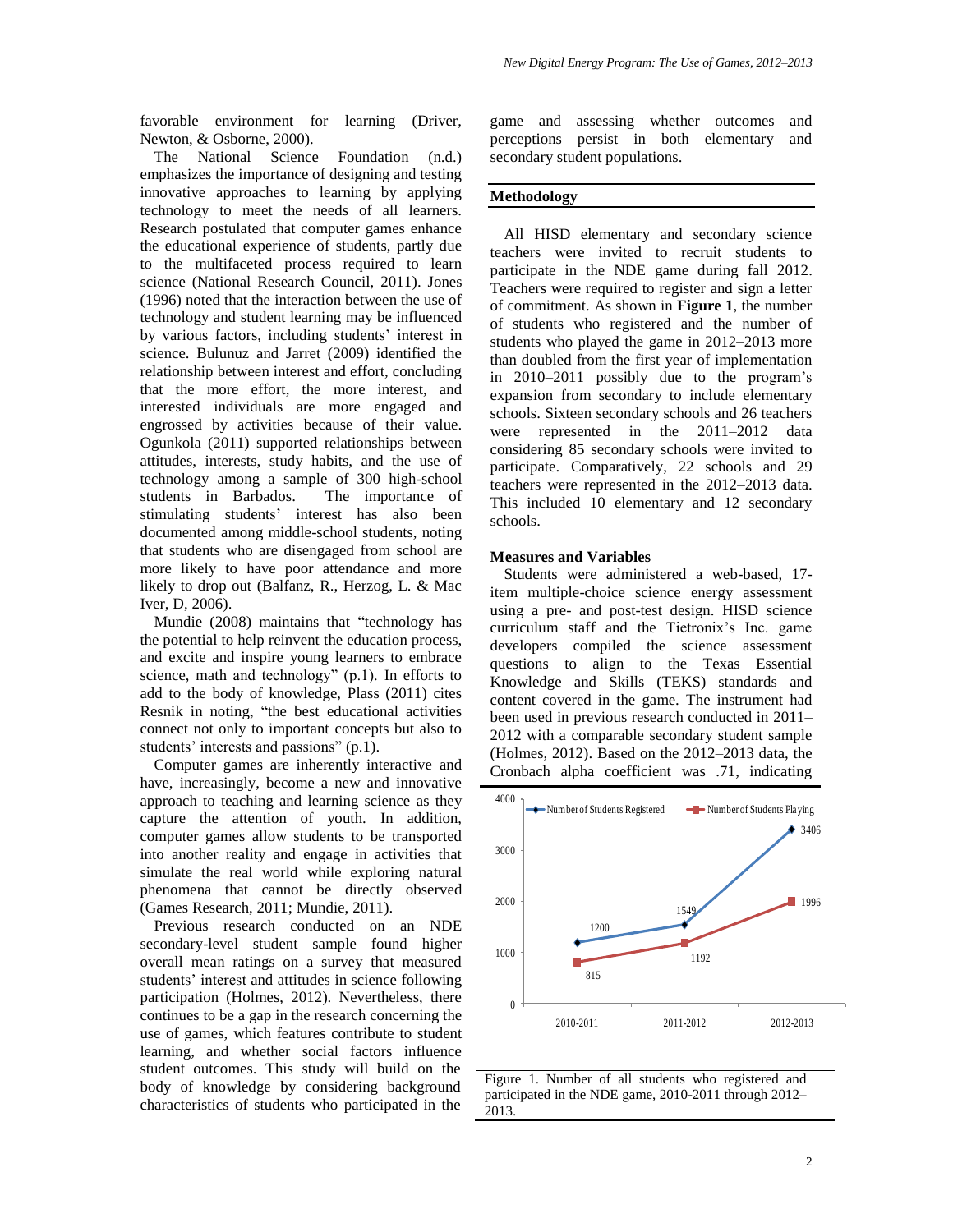good internal consistency (Pavot, Diener, Colvin, and Sandvik, 1991).

Another variable analyzed in the study was students' science interests. Data were captured during pre- and post-game participation. Survey items were adapted from the Program for International Student Assessment 2009 (PISA). The science interest survey was used in previous research with secondary students (Holmes, 2012). The instrument had good internal consistency in 2012–2013, with a Cronbach alpha coefficient of .91. Links to both instruments were accessed at the game's website. Completion of the assessment and survey were voluntary. However, students were offered incentives (e.g., tablets, trips to museum, trophies) to participate.

Elementary student data were analyzed independently from secondary student data. This was the first year elementary students participated in the game, thus, they had less exposure to the survey and assessment content and data collection methods. Assessment questions were not modified due to an expectation that content would be covered in the game.

Students were organized in teams. It is estimated that teams spent approximately 100 hours playing the game (F. Hughes, Tietronix Software, Inc., personal communication, April 10, 2013). Given the team format of the game, the actual number of hours each team member spent playing the game is unknown. This is important because individual student outcomes could be related to exposure to science content and experiences during the game.

#### **Data Analysis**

Descriptive statistics, including means and standard deviations, were calculated based on student responses to the science energy assessment and the science interest survey items using IBM SPSS software**.** Paired sample data measuring the percent correct on the pre- and post-science energy knowledge assessments and the mean ratings on the science interest survey were described in this evaluation. Pearson correlation coefficients measured the association between pre- and postscience energy knowledge as well as pre- and postinterest in science (p<.05). Linear mixed-effects modeling examined the effect of social factors on students' science interest and science energy knowledge after participating in the game. This model took into account students nested in schools. The analysis was conducted at the school level because most schools had only one teacher. Teacher-level rather than school-level analysis would have reduced sample sizes, further compromising the reliability of the results.

#### **Student Sample**

Data for 462 secondary students and 78 elementary students who completed the four measures (pre- and post-science energy assessments as well as pre- and post-science interest surveys) were included in this analysis. Students in the matched samples were enrolled at six elementary and seven secondary schools (five middle and two high schools). **Table 1** presents demographic characteristics of the matched student samples.

The majority of elementary and secondary students were female (56.4 and 53.0 percent, respectively) and gifted and talented (G/T) (75.6 and 58.4 percent, respectively). A higher proportion of secondary students received free or reduced lunch compared to elementary students (72.9 vs. 46.2 percent). Compared to students district wide, both the elementary and secondary student samples were more likely to be female and G/T, and less likely to be at risk, or LEP. The demographic characteristics of district-level students were 51.1 percent male, 15.6 percent G/T, 62 percent at risk, 29.8 percent LEP, and 79.7 percent economically disadvantage (PEIMS, 2012– 2013) analysis.

Table 1: Demographic Characteristics of Matched-Paired Elementary and Secondary NDE Student

| Samples, 2013                |                              |                                |                 |
|------------------------------|------------------------------|--------------------------------|-----------------|
|                              | Elem.<br>$(4^{th} - 5^{th})$ | Secon.<br>$(6^{th} - 12^{th})$ | <b>District</b> |
|                              | $(n = 78)$                   | $(n = 462)$                    |                 |
| Gender                       | $\frac{6}{9}$                | $\%$                           |                 |
| Male                         | 43.6                         | 47.0                           | 51.1            |
| Female                       | 56.4                         | 53.0                           | 48.9            |
| <b>Free/Reduced</b>          | 46.2                         | 72.9                           | 79.7            |
| Lunch                        |                              |                                |                 |
| <b>At Risk</b>               | 21.8                         | 12.3                           | 62.0            |
| <b>Gifted &amp; Talented</b> | 75.6                         | 58.4                           | 15.6            |
| (G/T)                        |                              |                                |                 |
| <b>LEP</b>                   | 15.4                         | 17.1                           | 29.8            |
| <b>Elementary Grade</b>      |                              |                                |                 |
| Fourth                       | 38.5                         |                                |                 |
| Fifth                        | 61.5                         |                                |                 |
| <b>Secondary Grade</b>       |                              |                                |                 |
| Middle $(6^{th} - 8^{th})$   |                              | 89.4                           |                 |
| High $(9th-12th)$            |                              | 10.6                           |                 |

## **What was the effect of the NDE game on students' acquisition of science energy knowledge and interest?**

Descriptive statistics, Pearson's correlations, paired t-test analysis, and linear mixed-effects modeling were conducted to evaluate the effect of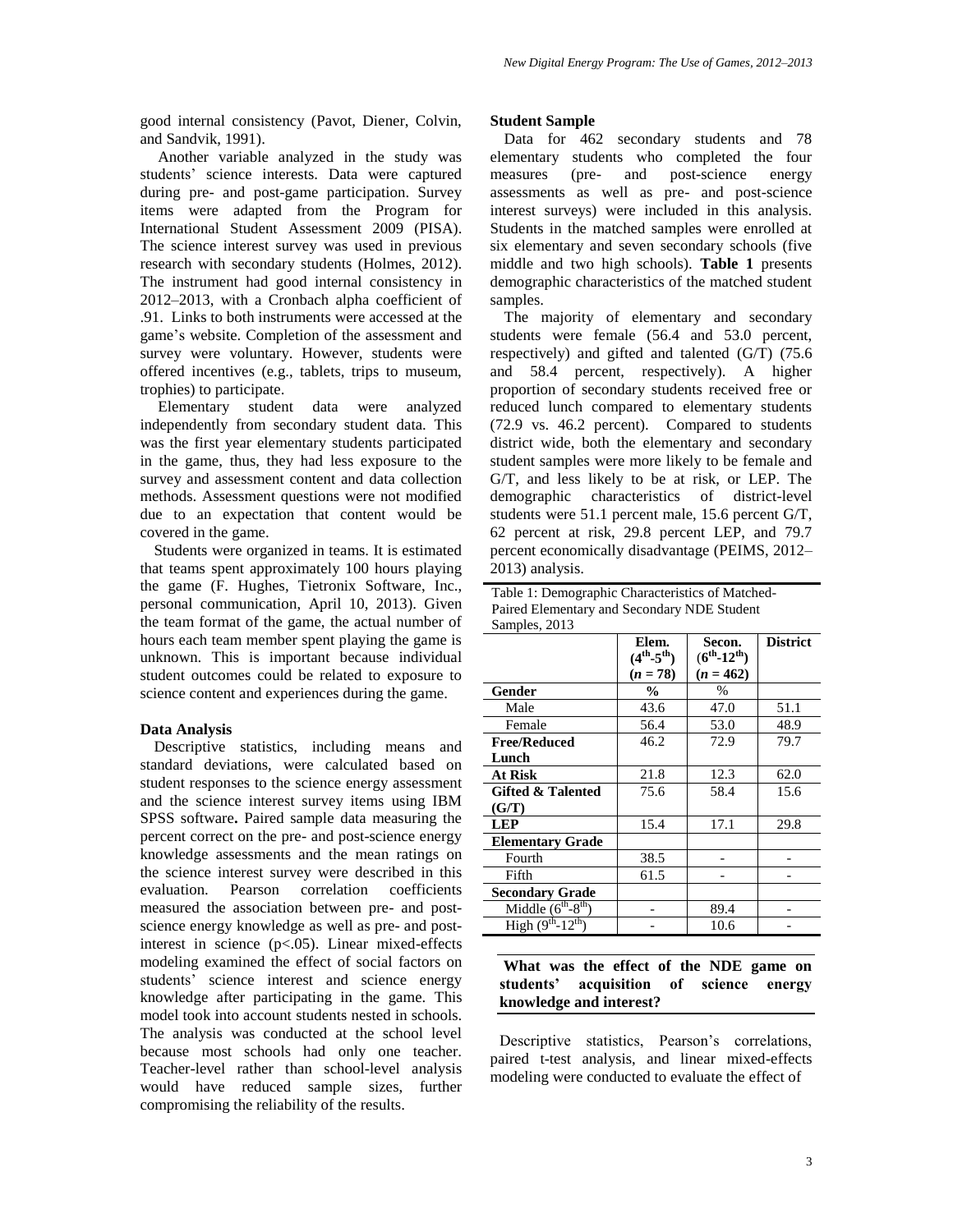| <b>Variable</b>                                           | M       | SD    |          | 2       | 3        |
|-----------------------------------------------------------|---------|-------|----------|---------|----------|
| Post Science Energy Knowledge                             | 55.81   | 19.52 | $.663**$ | .036    | .087     |
| <b>Predictor Variables</b>                                |         |       |          |         |          |
| Pre Science Energy Knowledge (1)                          | 56.64   | 19.18 |          | $-.031$ | .042     |
| Pre Interest Rating (2)                                   | 2.43    | .504  |          | --      | $.743**$ |
| Post Interest Rating (3)                                  | $2.59*$ | .647  |          |         |          |
| **Correlation is significant at the 0.01 level (2-tailed) |         |       |          |         |          |
| *Correlation is significant at the .05 level (2-tailed)   |         |       |          |         |          |

Table 2: Elementary NDE Student Means, Standard Deviations, and Inter-correlations on Science Assessment and Interest Predictor Variables (n=78)

the NDE game on students' science energy knowledge and interests. The findings are presented at elementary and secondary student levels.

#### *Elementary Student Sample Findings*

**Table 2** presents results for 78 elementary students who completed the science energy assessments and surveys before and after participation in the game. There was a slight decrease in science knowledge scores from pretest  $(M = 56.64, SD = 19.18)$  to post-test  $(M = 55.81)$ and *SD* = 19.52),  $t(77) = -.46$ ,  $p = .646$  (two-tailed) for elementary students. The mean decrease was .84, and the 95% confidence interval of the difference in pre- and posttest scores ranged from - 2.75 to 4.41. The results were not statistically significant at  $p < .05$ . There was an increase in the mean interest rating from pretest  $(M = 2.43, SD =$ .504) to posttest  $(M = 2.59, SD = .657)$ ,  $t(77) =$ 3.11, *p*=.003 (two-tailed). The increase was statistically significant at  $p \le 0.05$ . The 95% confidence interval of the difference ranged from .056 to .254. The eta squared statistic denotes the magnitude of the game's effect. The eta square was .11, indicating a moderate effect of the program on elementary students' interest in science (Cohen, 1988, pp. 284-7). Cause and effect relationships

cannot be determined because a comparison group is necessary to infer causality. (See **Appendix A** for mean ratings by survey item.).

The relationships between pre- and post-science energy knowledge and pre- and post-science interest were investigated using Pearson productmoment correlation coefficient. Preliminary analyses were performed to ensure no violation of the assumptions of normality, linearity, and homoscedasticity. Table 2 shows strong, positive correlations between the variables. Specifically, based on the instrument used in this report, Pearson *r* coefficients indicate as pre-science energy knowledge increased, post-science energy knowledge increased  $(r = .663, n = 78, p < .01)$ . Also, pre-interest ratings increased as post-interest ratings increased  $(r = .743, n = 78, p < .01)$ . While these relationships were statistically significant, only a small proportion of the variance in postperformance could be explained by preperformance on the instruments.

#### *Secondary Student Sample Findings*

**Table 3** depicts results for the sample of 462 secondary students who completed the science energy assessments and surveys before and after participation in the NDE game. A paired t-test analysis revealed a statistically significant increase

Table 3: Secondary NDE Student Means, Standard Deviations, and Inter-correlations on Science Assessment and Interest Predictor Variables (n=462)

| <b>Variable</b>                                                                                                      | M     | SD.   |          | 2       | 3        |  |  |
|----------------------------------------------------------------------------------------------------------------------|-------|-------|----------|---------|----------|--|--|
| Post-Science Energy Knowledge                                                                                        | 65.72 | 19.91 | $.455**$ | $-.023$ | $-.038$  |  |  |
| <b>Predictor Variables</b>                                                                                           |       |       |          |         |          |  |  |
| Pre-Science Energy Knowledge (1)                                                                                     | 63.28 | 18.04 |          | .045    | $.093*$  |  |  |
| Pre-Interest Rating (2)                                                                                              | 2.22. | .651  |          |         | $.669**$ |  |  |
| Post-Interest Rating (3)                                                                                             | 2.28  | .692  |          |         |          |  |  |
| **Correlation is significant at the 0.01 level (2-tailed)<br>*Correlation is significant at the .05 level (2-tailed) |       |       |          |         |          |  |  |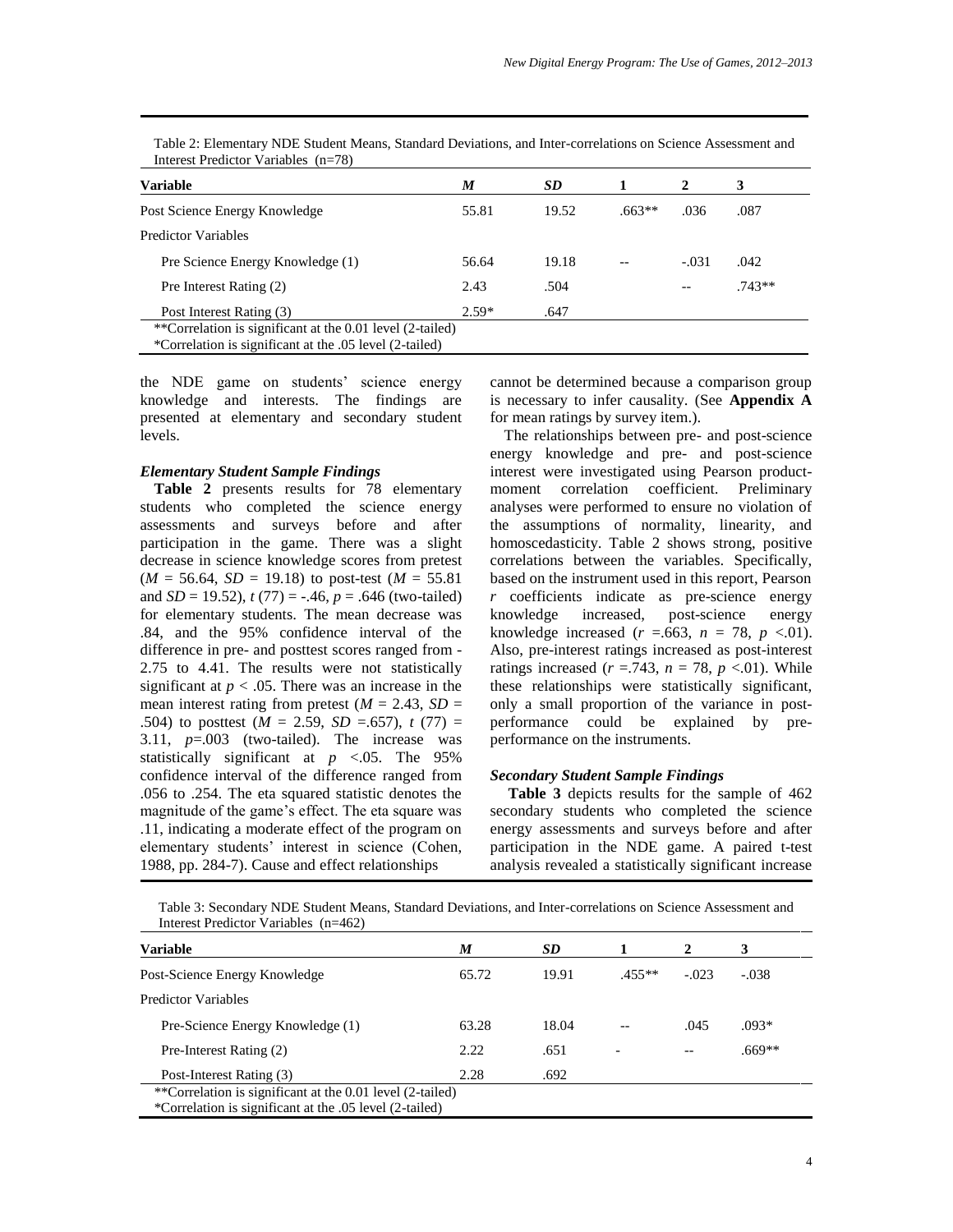in the percent of science energy knowledge items students answered correct from pretest  $(M = 63.28$ , *SD* =18.04) to posttest ( $M = 65.72$ , *SD* = 19.91),  $t(461) = 2.64$ ,  $p = .008$  (two-tailed). The 95% confidence interval ranged from .626 to 4.26. The eta squared statistic (.01), indicated the NDE program had a small impact on students' science energy knowledge. This effect is not practically significant.

Table 3 also shows that there was a statistically significant increase in science interest of secondary students from pretest  $(M = 2.22, SD = .651)$  to posttest (*M* = 2.28 and *SD* = .692), *t* (461) = 2.12 *p* = .035 (two-tailed). The 95% confidence interval of the difference ranged from .004 to .104. The eta squared statistics (.01) revealed a small effect of the game on secondary students' interest in science. The effect is not practically significant. (See **Appendix B** for mean ratings by survey item.) The relationships between pre- and post-science energy knowledge and pre- and post-science interest were investigated using Pearson productmoment correlation coefficient. Preliminary analyses were performed to ensure no violation of the assumptions of normality, linearity, and homoscedasticity. Table 3 shows strong, positive correlations between the variables. As pre-science energy knowledge increased, post-science energy knowledge increased  $(r = .455, n = 462, p < .01)$ . Also, as pre-interest ratings increased, post-science interest ratings increased ( $r = .669$ ,  $n = 462$ ,  $p <$ 

.01). The data also revealed a statistically significant positive correlation between pre-science energy knowledge and post-science interest ratings  $(r = .093, n = 462, p < .05)$ . While these relationships were statistically significant, only a small percentage of the variance in postperformance can be explained by pre-performance.

#### **Linear Mixed-Effects Modeling**

A linear mixed-effects model was used to analyze how much the variation from school to school contributed to the variation in science energy knowledge and science interest. Preliminary analyses were performed to ensure no violation of the assumptions of normality, linearity, multicoll inearity, and homoscedasiticity. Pre-science energy knowledge, economic status, gender, at-risk status, and G/T status were used as covariates in the model. Pre-science energy knowledge was centered on the group means. The variables were used as fixed effects and random effects to adjust for the variation within and between groups. These variables were selected because they were considered social factors that

Table 4: Elementary Student Sample Linear Mixed-

 $Eff$   $\rightarrow$   $\rightarrow$   $M$   $\rightarrow$   $J$   $\rightarrow$   $L$   $\rightarrow$ 

| Effects Modeling, 2015 |         |                     |                     |          |  |  |  |  |
|------------------------|---------|---------------------|---------------------|----------|--|--|--|--|
|                        |         | <b>Post-Science</b> | <b>Post-Science</b> |          |  |  |  |  |
|                        |         | <b>Energy</b>       | <b>Interest</b>     |          |  |  |  |  |
|                        |         | Knowledge           |                     |          |  |  |  |  |
|                        |         |                     |                     |          |  |  |  |  |
| <b>Schools</b>         | 43.16   | $.000**$            | 2.30                | $.000**$ |  |  |  |  |
| Eco                    | .658    | .934                | .393                | $.016*$  |  |  |  |  |
| Gender                 | 7.31    | .354                | .108                | .477     |  |  |  |  |
| At Risk                | $-3.11$ | .575                | .009                | .966     |  |  |  |  |
| G/T                    | .427    | .933                | .024                | .897     |  |  |  |  |
| <b>Pre-Science</b>     | .429    | .890                |                     |          |  |  |  |  |
| <b>Energy</b>          |         |                     |                     |          |  |  |  |  |
| Knowledge              |         |                     |                     |          |  |  |  |  |
| <b>Pre-Science</b>     |         |                     | .826                | $.000**$ |  |  |  |  |
| <b>Interest</b>        |         |                     |                     |          |  |  |  |  |
|                        |         |                     |                     |          |  |  |  |  |

could have an effect on student performance (Beckar and Luthar, 2002).

The elementary school dataset was relatively small and excluded schools with less than six students, thus, the minimum number of students in each school was six and the maximum number was 75 students. **Table 4** shows the *Beta* coefficients and *p*-values for elementary students. Economic status and pre-science interest were strong predictors of post-science interest among elementary students  $(p \lt 0.016$  and  $p \lt 0.001$ , respectively). There was a statistically significant difference in post-science energy knowledge and post-science interest between the schools ( $p <$ .001).

Regarding secondary students, pre-science interest was a strong predictor of post-science interest  $(p \lt 0.001)$ . There was also a statistically significant difference in post-science energy knowledge and post-science interest between the schools (*p* <. 001) (**Table 5**).

| Table 5: Secondary Student Sample Linear Mixed- |       |                     |                     |         |  |  |  |  |  |
|-------------------------------------------------|-------|---------------------|---------------------|---------|--|--|--|--|--|
| Effects Modeling, 2013                          |       |                     |                     |         |  |  |  |  |  |
|                                                 |       | <b>Post-Science</b> | <b>Post-Science</b> |         |  |  |  |  |  |
|                                                 |       | <b>Energy</b>       | <b>Interest</b>     |         |  |  |  |  |  |
|                                                 |       | Knowledge           |                     |         |  |  |  |  |  |
|                                                 |       |                     |                     |         |  |  |  |  |  |
| <b>Schools</b>                                  | 66.22 | $.000**$            | 2.30                | $.000*$ |  |  |  |  |  |
|                                                 |       |                     |                     | *       |  |  |  |  |  |
| Eco                                             |       | .345                | .059                | .536    |  |  |  |  |  |
|                                                 | 2.135 |                     |                     |         |  |  |  |  |  |
| Gender                                          |       | .332                | $-.013$             | .902    |  |  |  |  |  |
|                                                 | 2.585 |                     |                     |         |  |  |  |  |  |
| G/T                                             | 7.587 | .033                | .042                | .577    |  |  |  |  |  |
| <b>Pre-Science</b>                              | .151  | .919                |                     |         |  |  |  |  |  |
| <b>Energy</b>                                   |       |                     |                     |         |  |  |  |  |  |
| Knowledge                                       |       |                     |                     |         |  |  |  |  |  |
| <b>Pre-Science</b>                              |       |                     | .661                | $.000*$ |  |  |  |  |  |
| <b>Interest</b>                                 |       |                     |                     | ∗       |  |  |  |  |  |
|                                                 |       |                     |                     |         |  |  |  |  |  |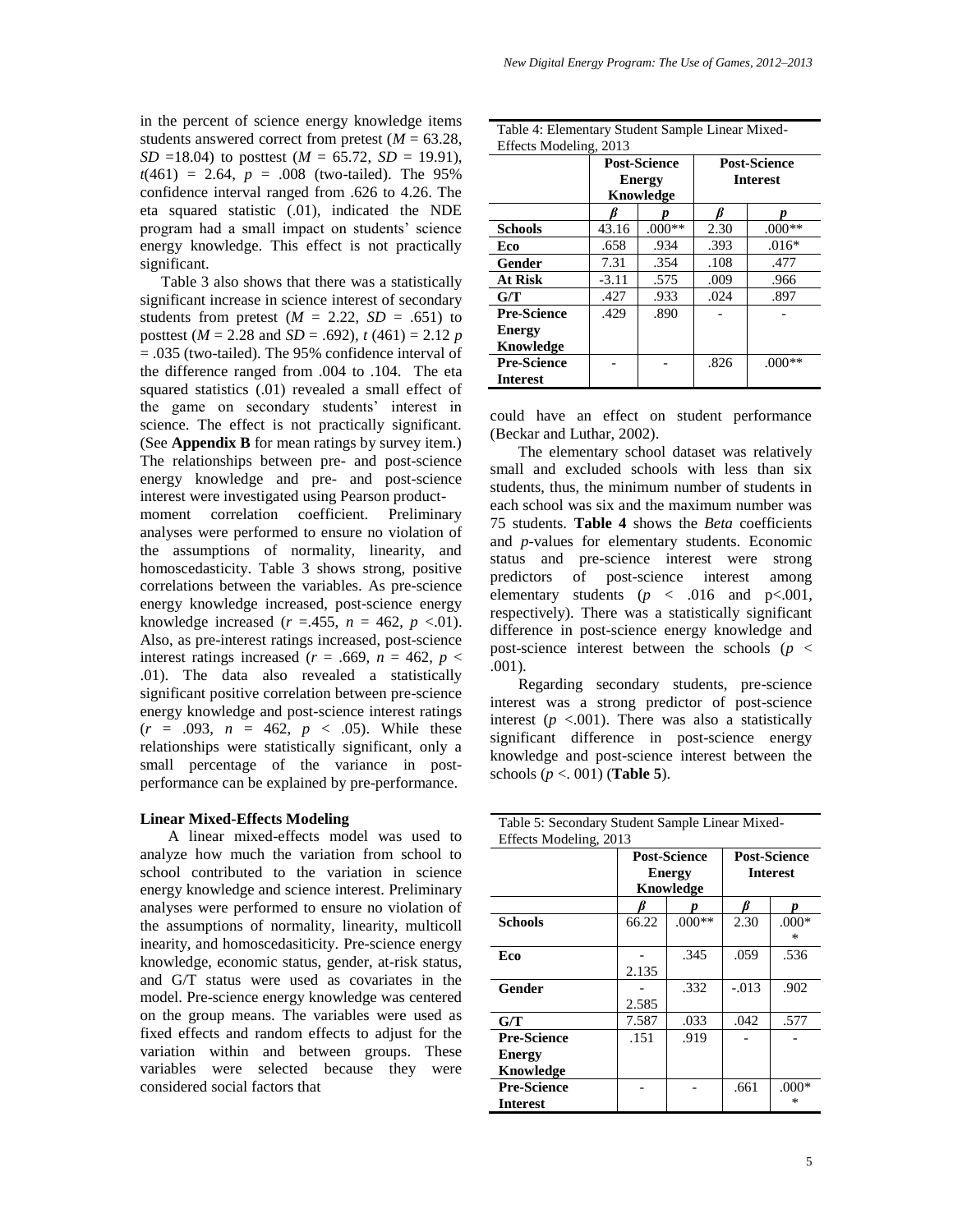## **What were students' overall impressions of the NDE game?**

Elementary and secondary students were asked to provide additional comments about the NDE game following participation. Student responses were analyzed using IBM SPSS Text Analytics to identify themes. Data analysis was based on comments of 46 elementary students and 143 secondary students.

The most prevalent responses centered around students' positive impressions of the game. Students replied that the game was "fun" ( $n = 6$ ), they liked the game  $(n = 4)$ , or the game was "excellent" or "good"  $(n = 2)$ . One student wrote, *"The game helped me concentrate harder and learn a lot."* While another student commented, *"The game is the best game about science, because you learn but in a fun way.*" Three elementary students mentioned that the game was "*complicated*" or *"confusing*"*.* Among the seven students who mentioned "*glitches*" in the game, six still had positive comments about the game.

Several elementary students perceived long-term benefits of participating in the game. Some comments were:

"*It is a great experience that will help me have a back up in my career. It will help me understand and become successful.*"

Another student wrote:

"*I loved working on the Energy Game with my teammates and I think that I learned a lot about natural resources. The game was really fun for me and my whole team. I hope that you keep it up for a long time for other people to enjoy. It benefited me a lot.*"

Secondary students had similar experiences as elementary students playing the game. A total of 143 secondary students out of 462 (31.0 percent) provided additional comments. Comments included the game was "*fun*" ( $n = 37$ ) or "*helpful*" ( $n = 20$ ); and "*awesome*," "*great*," or "*amazing*" ( $n = 13$ ). A student wrote:

"*It [was] very fun and educational and whoever created it thank you, it's very useful. I appreciate having the opportunity to play this game, thank you.*"

Another student wrote:

"*It's an amazing game! It's entertaining and gives us a small perspective into that career. It prepares us for our future*."

Yet another student replied:

"*I like the game and I think it is fun and I am learning new stuff at the same time. I like this game a lot involving science and other things that I have improved in science because of the science energy game. It is very helpful and fun!"*

At the same time, 14 students discussed *"glitches"* in the game; some mentioned how these glitches affected their outcome playing the game.

## **What were NDE teachers' perceptions regarding the game's impact on student performance?**

Over the past two academic years, teachers whose students participated in the game were asked their perceptions regarding how the game influenced their instructional practices and student learning. Eight out of 26 secondary teachers (30.8 percent) provided feedback in 2011–2012 and 16 out of 29 elementary and secondary teachers (55.2 percent) provided feedback in 2012–2013. It should be noted that several teachers responded in both years.

Background information on training and professional development was captured in the survey. A higher proportion of teachers in 2011– 2012 compared to 2012–2013 agreed they received adequate training from game administrators (100% vs. 80%), had adequate technology skills to assist students (100% vs. 93.8%), and had sufficient resources to meet technical requirements (88.9% vs. 62.6%). Teachers' agreement regarding accessing technical support was consistent in both years (75%). More teachers indicated having campus administrator support during the current academic year (2012–2013) compared to the previous year (2011–2012).

Teachers were asked whether the game changed their instructional practices in specific areas. Results for the past two years are presented in Table 6. The majority of teachers indicated in both years their instructional practices changed in all areas measured. However, a higher percentage of teachers indicated assigning more team projects, cooperative group tasks, and adjusting their instructional practices based on student inquiry and feedback in 2012–2013 compared to 2011–2012. The most disagreement among teachers in the current year concerned assigning more web-based instruction activities compared to assigning more team projects and assigning more cooperative group tasks the previous year (26.7% and 28.6%, respectively).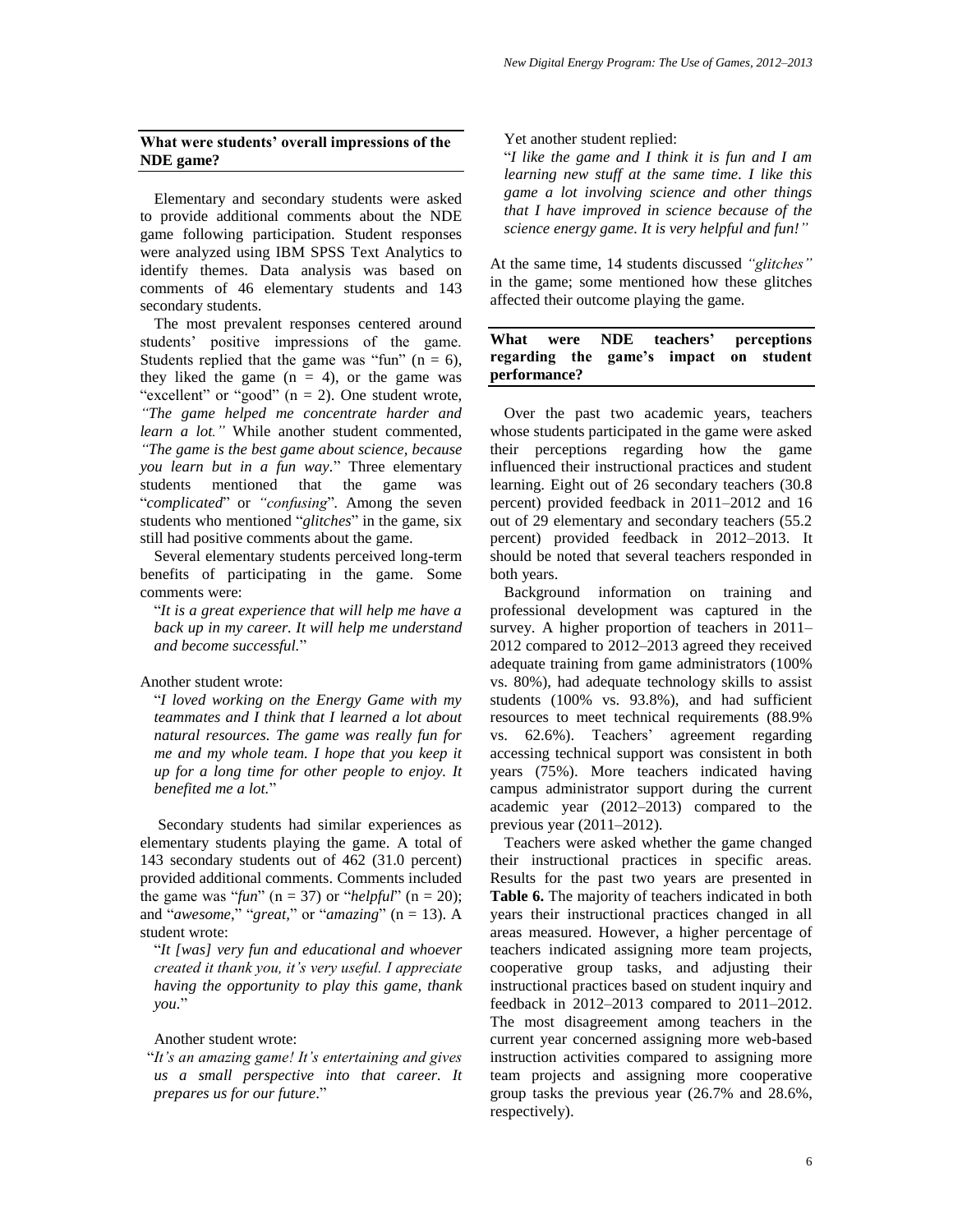|                                                                                                                                    |         | <b>Strongly</b><br>Agree/Agree | Disagree/Strongly<br><b>Disagree</b> |               |  |
|------------------------------------------------------------------------------------------------------------------------------------|---------|--------------------------------|--------------------------------------|---------------|--|
| Since participating in the game, indicate the level of agreement<br>that you changed your instructional practices in the following |         | $\frac{0}{0}$                  |                                      | $\frac{0}{0}$ |  |
| areas:                                                                                                                             | 2011-12 | 2012-13                        | 2011-12                              | 2012-13       |  |
|                                                                                                                                    | $(n=8)$ | $(n = 16)$                     | $(n = 8)$                            | $(n = 16)$    |  |
| Assign more web-based instructional activities                                                                                     | 75.0    | 73.2                           | 25.0                                 | 26.7          |  |
| Assign more team projects and cooperative group tasks                                                                              | 71.4    | 75.0                           | 28.6                                 | 25.0          |  |
| Access more websites about science concepts                                                                                        | 87.5    | 87.5                           | 12.5                                 | 12.5          |  |
| The science game exposed my students to information that                                                                           |         |                                |                                      |               |  |
| required the use of critical thinking skills.                                                                                      | 100.0   | 100.0                          | 0.0                                  | 0.0           |  |
| Students seemed more interested in science after participating in                                                                  |         |                                | $0.0^{\circ}$                        | 6.3           |  |
| the game.                                                                                                                          | 100.0   | 93.7                           |                                      |               |  |
| I adjusted my instructional practices based on students' inquiry                                                                   |         |                                |                                      |               |  |
| and feedback.                                                                                                                      | 75.0    | 87.5                           | 25.0                                 | 12.5          |  |
| I used additional resources to support the concepts covered in the                                                                 |         |                                |                                      |               |  |
| game.                                                                                                                              | 87.9    | 81.2                           | 12.5                                 | 18.8          |  |
| Students seemed more motivated to do well in science after                                                                         |         |                                |                                      |               |  |
| participating in the game.                                                                                                         | 100.0   | 93.7                           | 0.0                                  | 6.3           |  |

|  | Table 6: Teacher Perceptions Regarding the NDE Game's Impact on Instruction, 2011-2012 and 2012-2013 |  |  |  |  |  |
|--|------------------------------------------------------------------------------------------------------|--|--|--|--|--|
|  |                                                                                                      |  |  |  |  |  |

#### **Discussion**

Chevron's partnership and financial support of the NDE game has resulted in the game's expansion from 16 secondary schools in 2011– 2012 to 22 elementary and secondary schools in 2012–2013. The game created learning 2012–2013. The game created learning environments, which allowed students to work together to solve problems aligned to their academic levels and to science instructional content. Students had the opportunity to actively engage in learning with other students across all academic abilities and grade levels.

Major objectives of the game were to increase students' interest in science and their knowledge of science energy concepts. Exploration of the game's influence on social factors, such as economic status, provides a perspective that may be used to enhance the game and equally benefit all students.

Following the first year of the game, survey results of secondary students reflected perceptions of increased interest in being more involved in science-related activities during and outside of school (Holmes, 2012). There was also evidence that students increased their aspirations to pursue science careers and energy-related careers as adults based on changes in students' attitudes from pre to post-survey. In 2012–2013, both elementary and secondary students showed overall increase interest in science. The results were statistically significant for both student groups, and practically relevant for elementary students. The results of the study also indicate that for secondary students, post‐science knowledge and interest increased very slightly, and for elementary students, post-interest increased

slightly while post-science knowledge decreased slightly. These results suggest that NDE does not appear to be strongly associated with improved science knowledge and interest, at least for the subset of students who participated in this study, although increases were statistically significant.

Social factors, including school, economic status, gender, G/T status, and LEP status were examined to determine their effect on student outcomes. Overall, interest in science and attainment of science energy knowledge varied by school. Students who were economically disadvantaged had lower interest compared to non-economicallydisadvantaged students. Student interest before playing the game was a significant contributor to their interest after the game. These findings highlight the need for science administrators to collaborate closely with teachers to identify issues and additional supports needed at their school to further enhance students' interest and knowledge, particularly among students who are economically disadvantaged. Findings related to social factors also point to the possibility that students, regardless of background, could benefit from the game, as there were no practical differences among males and females or G/T, LEP, and at-risk students.

The game's effect on students and teachers was also noted in additional comments provided by participants at post-survey. In general, the perceptions of both groups were positive relative to the game's impact on learning and instruction. Students noted the game was fun and helped expand their understanding of science. In spite of the fact that some teachers were involved in the game during previous years, the majority continued to indicate they modified instructional practices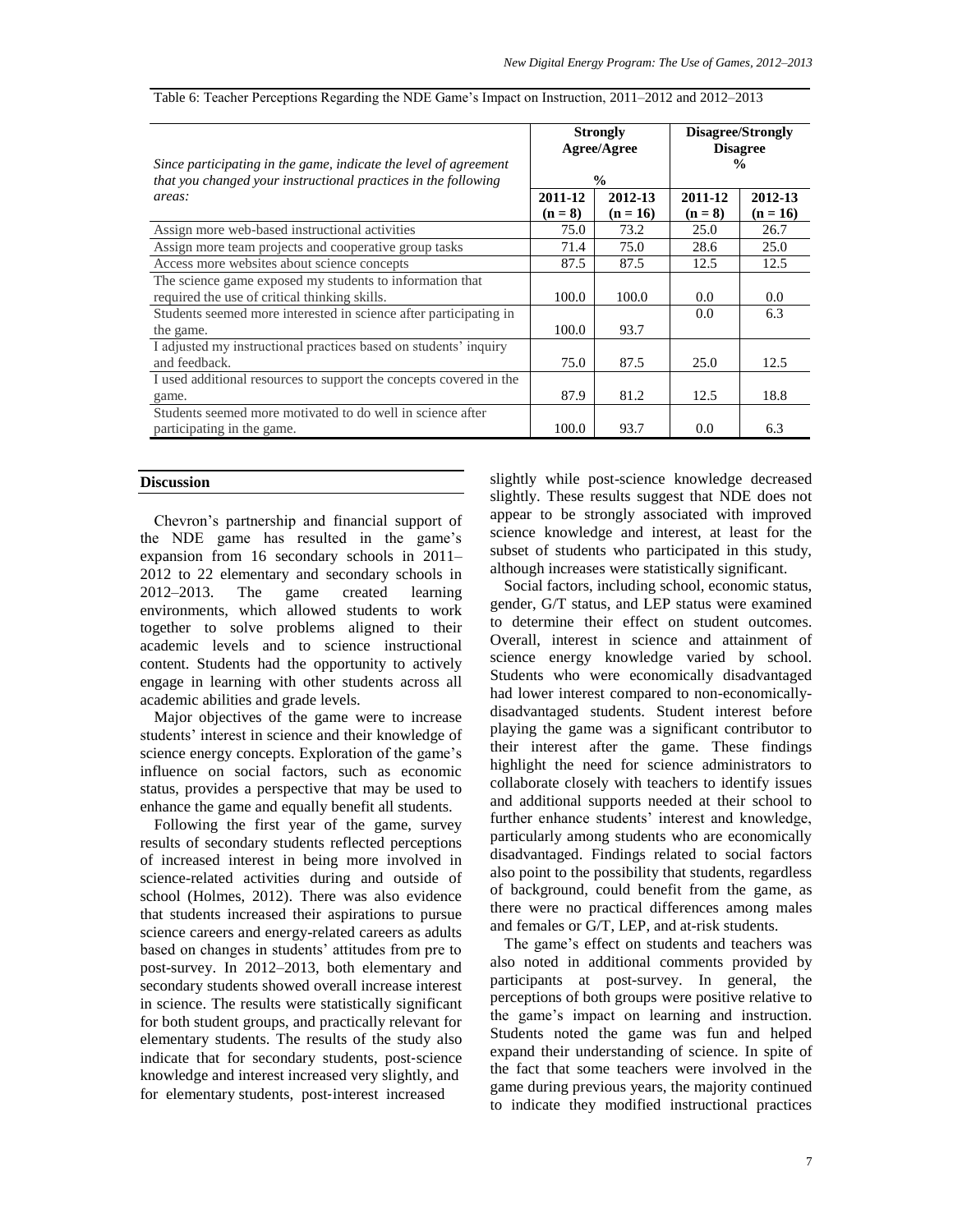after the game based on student inquiry and feedback. The use of the game continued to motivate many teachers to seek additional professional development to increase their understanding of science energy concepts. At the same time, students noted technical problems and teachers pointed out issues meeting technical requirements of the game, which could have negatively impacted their perceptions and learning processes. Considering all of these factors, the research provides preliminary support for using computer games to improve student learning in science, given adequate resources and technical support.

There were several limitations to this study. First, given the team format, the study lacked data on the actual time spent by individual students playing the game. This could have affected students' experiences in gaining knowledge and influenced their interest in science at posttest. Continued collaboration is needed with game developers to develop a system for tracking individual student performance in order to provide a direct link to student interest and knowledge outcomes.

Another limitation was the lack of a comparison group. While a pre- posttest design provided an alternative method for comparing students, threats to validity could still exist relative to knowing whether other external influence affected the change in student outcomes (e.g. history), that students would have changed their perceptions without participating in the program (maturation), and students' familiarity with the surveys and assessments could have influenced improvements, (testing) (Boyd, 2002). To overcome some of the threats, regression analysis was used to control for demographic differences and pre-performance that may have influenced post-science interest and science energy knowledge. Finally, the lack of data at the four data collection points on all students who played the game resulted in substantial attrition. (The number of students who played the game was substantially lower than the number of students who initially registered, which was 1996 out of 3406 students.) The recruitment process relied on teacher commitment, which may have contributed to attrition of the initial group of participants.

With Chevron's support, recommendations are to continue game development to foster student interest and build on science learning through the use of technology among students and teachers. Strategies to successfully recruit teachers and students in all targeted schools should be developed to expose more students to the

experience, particularly those who are struggling in the content area and students who are economically disadvantaged.

Future analysis could include longitudinal tracking of science interest and knowledge, particularly for elementary student groups who are more representative of district wide students relative to G/T and economic status. Variables, such as science course-taking and science course grades could be considered as possible indicators of the game's effect as students' progress through school. Identifying a comparison group of students who were not exposed to the game could help demonstrate the effect of the game over time. Offering incentives may help to reduce attrition and increase sample sizes.

Research has not definitively linked the use of media to learning. What may be more important is the educational content of the material that students are exposed to that matters most (Wainwright & Linebarger, 2006). To that end, using media could be a viable way to introduce challenging concepts to students, stimulate personal interest in any given content area, and enhance teacher instructional practices.

#### **References**

- Balfanz, R. Herzog, L. & Mac Iver, D. (2006). Preventing Student Disengagement and Keeping Students on the Graduation Track in High-Poverty Middle-Grades Schools: Early Identification and Effective Interventions. *Educational Psychologist*. 42(4), 223–235. Retrieved from the set of the set of the set of the set of the set of the set of the set of the set of the set of the set of the set of the set of the set of the set of the set of the set of the set of the set of the set o [http://web.jhu.edu/CSOS/images/TDMG/Prevent](http://web.jhu.edu/CSOS/images/TDMG/PreventingStudentDisengagement.pdf) [ingStudentDisengagement.pdf](http://web.jhu.edu/CSOS/images/TDMG/PreventingStudentDisengagement.pdf)
- Becker, B. E., & Luthar, S. S. (2002). Socialemotional factors affecting achievement outcomes among disadvantaged students: closing the achievement gap. *Educational Psychologist*. 37, 197–214. doi: 10.1207/S15326985EP3704\_1
- Boyd, H. (2002, November). *Use Comparison Groups to Strengthen Your Evaluation*. Paper presented at Audio Conference at the University of Wisconsin-Extension, Cooperative Extension, Retrieved from the set of the set of the set of the set of the set of the set of the set of the set of the set of the set of the set of the set of the set of the set of the set of the set of the set of the set of the set o http://www.uwex.edu/ces/pdande/resources/pdf/a genda.pdf
- Bulunuz, N. & Jarrett, O. S. (2009). Understanding of Earth and Space Science Concepts: Strategies for Concept-Building in Elementary Teacher Preparation. School Science and Mathematics, 109: 276–289. doi: 10.1111/j.1949- 8594.2009.tb18092.x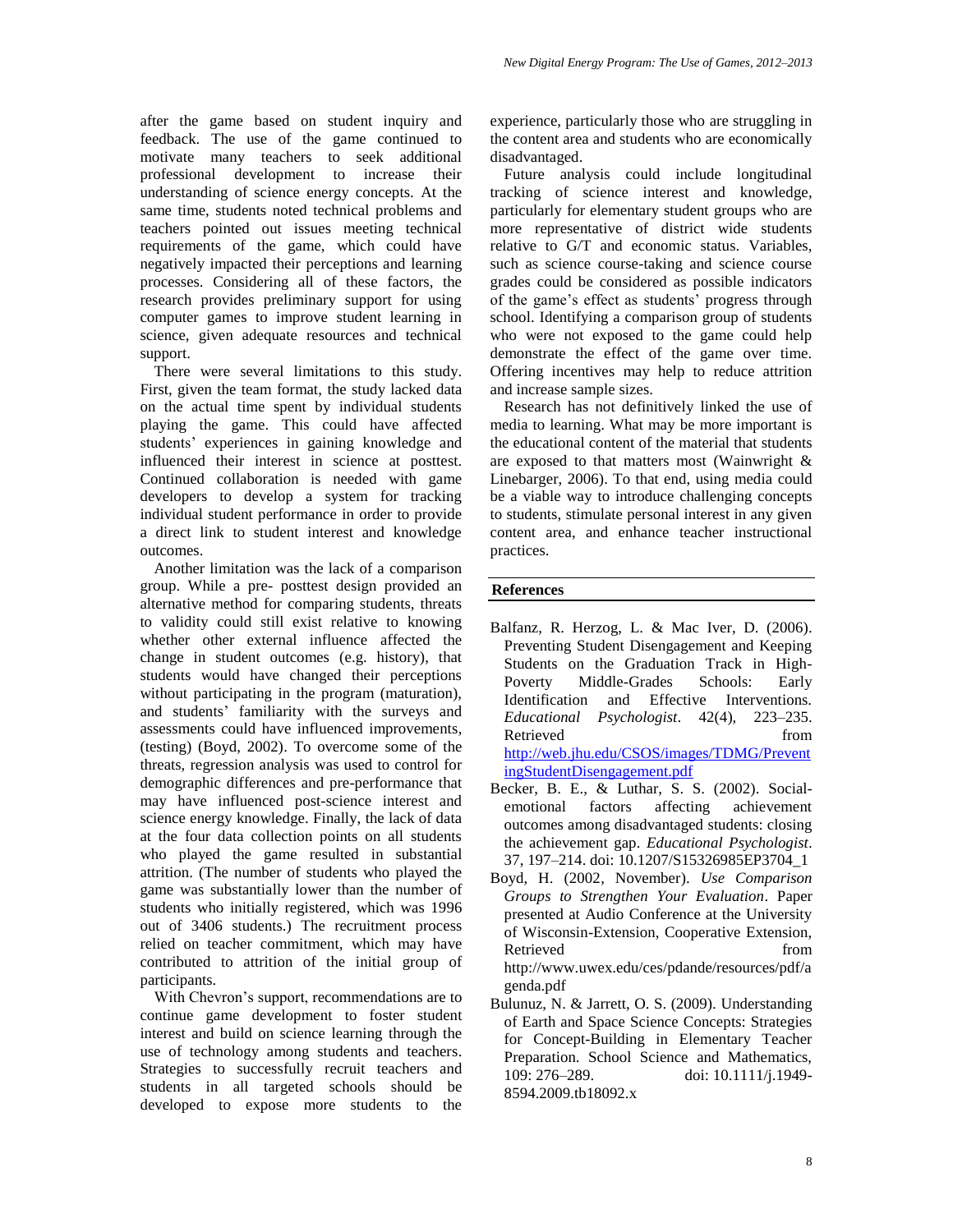- Cohen, J. W. (1988). *Statistical power analysis for the behavioral sciences*  $(2<sup>nd</sup>$  ed). Hillsdale, NJ: Lawrence Erlbaum Associates.
- Cole, M. (1978). L. S. Vygotsky: *Mind in society: The development of higher psychological processes.* Cambridge, MA: Harvard Univeristy Press.
- Driver, R., Newton, P. & Osborne, J. (2000). Establishing the norms of scientific argumentation in classrooms. Science Education, 84(3), 287-312.
- Holmes, V. (2012). *New Digital Energy Game, the Use of Games to Influence Attitudes, Interests, and Student Achievement in Science*. Retrieved from [http://eric.ed.gov.](http://eric.ed.gov/)
- Hughes, F. (2013). Tietronix Software, Inc. Personal communication.
- Leinwand, S. and Pollock, E. (2007). *Lessons Learned from U.S. International Science Performance*. Retrieved from American Institutes for Research http://www.air.org/files/lessons.learned.in.scienc e1.pdf
- Mundie, C. (2008). Microsoft Research, NYU and Consortium of University Partners Create First Scientific-Based Game Research Alliance to Transform Learning. Retrieved from [http://www.microsoft.com/presspass/press/2008/](http://www.microsoft.com/presspass/press/2008/oct08/10-07MSRNYUPR.mspx) [oct08/10-07MSRNYUPR.mspx](http://www.microsoft.com/presspass/press/2008/oct08/10-07MSRNYUPR.mspx).
- National Assessment of Educational Progress (NAEP) (2011). U. S. Department of Education. Washington, DC: National Center for Education Statistics. Retrieved from http://nces.ed.gov/nationsreportcard/science/
- National Research Council. (2011). *Learning Science Through Computer Games and Simulations.* Committee on Science Learning: Computer Games, Simulations, and Education, Margaret A. Honey and Margaret L. Hilton, Eds. Board on Science Education, Division of Behavioral and Social Sciences and Education. Washington, DC: The National Academies Press.
- National Science Foundation (n.d.). A Teacher for Every Learner. Retrieved from [http://www.nsf.gov/news/overviews/computer/co](http://www.nsf.gov/news/overviews/computer/comp_q04.jsp) [mp\\_q04.jsp](http://www.nsf.gov/news/overviews/computer/comp_q04.jsp)
- Ogunkola, B. (2011). Teachers' and Students' Perceived Difficult Topics in the Integrated Science Curriculum of Lower Secondary Schools in Barbados. *World Journal of Education*, 1(2), 17-27.
- Plass, J. (2011). A New Way of Learning, Retrieved from Games for Learning Institute website: http://research.microsoft.com/enus/collaboration/focus/cs/src\_gaming.aspx
- Program for International Student Assessment (PISA) (2009) Mathematics Assessments. U. S. Department of Education. Washington, DC: National Center for Education Statistics.
- Sparks, S. (2013, May). Most 8th Graders Fall Short on NAEP Science Test*. Education Week*.
- Texas Education Agency. (2012-2013). PEIMS Edit + Reports Data Review.
- Wainwright, D. K. and Linebarger, D. L. (2006). Ready To Learn: Literature Review. Part 1: Elements of Effective Educational TV. Philadelphia, PA: Annenberg School for Communication, University of Pennsylvania; American Institutes for Research. Retrieved from http://pbskids.org/read/files/BOBPARTI-ElementsofSuccessfulEdTV.PDF.

For additional information contact the HISD Department of Research and Accountability at 713- 556-6700 or e-mail Research@Houstonisd.org.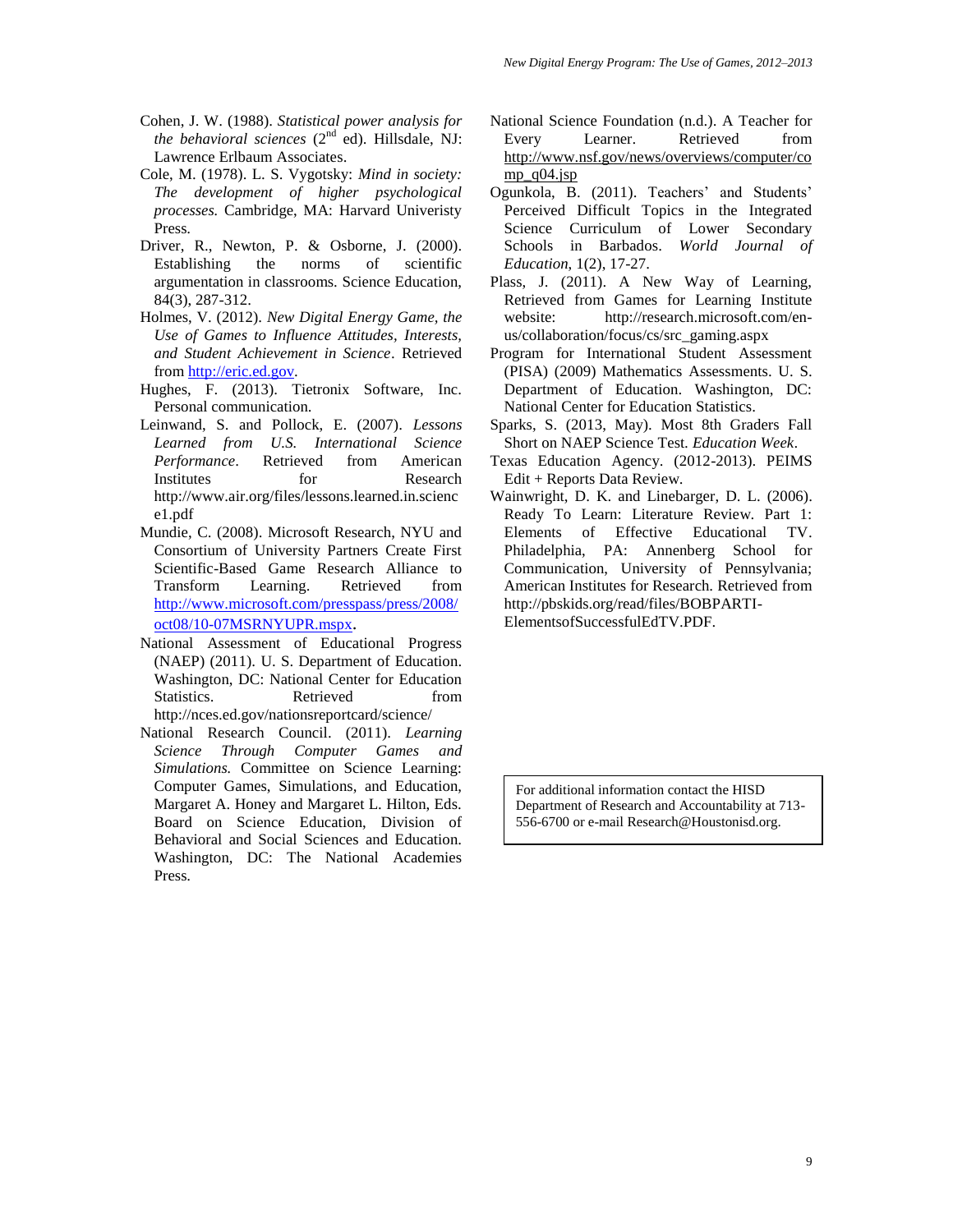